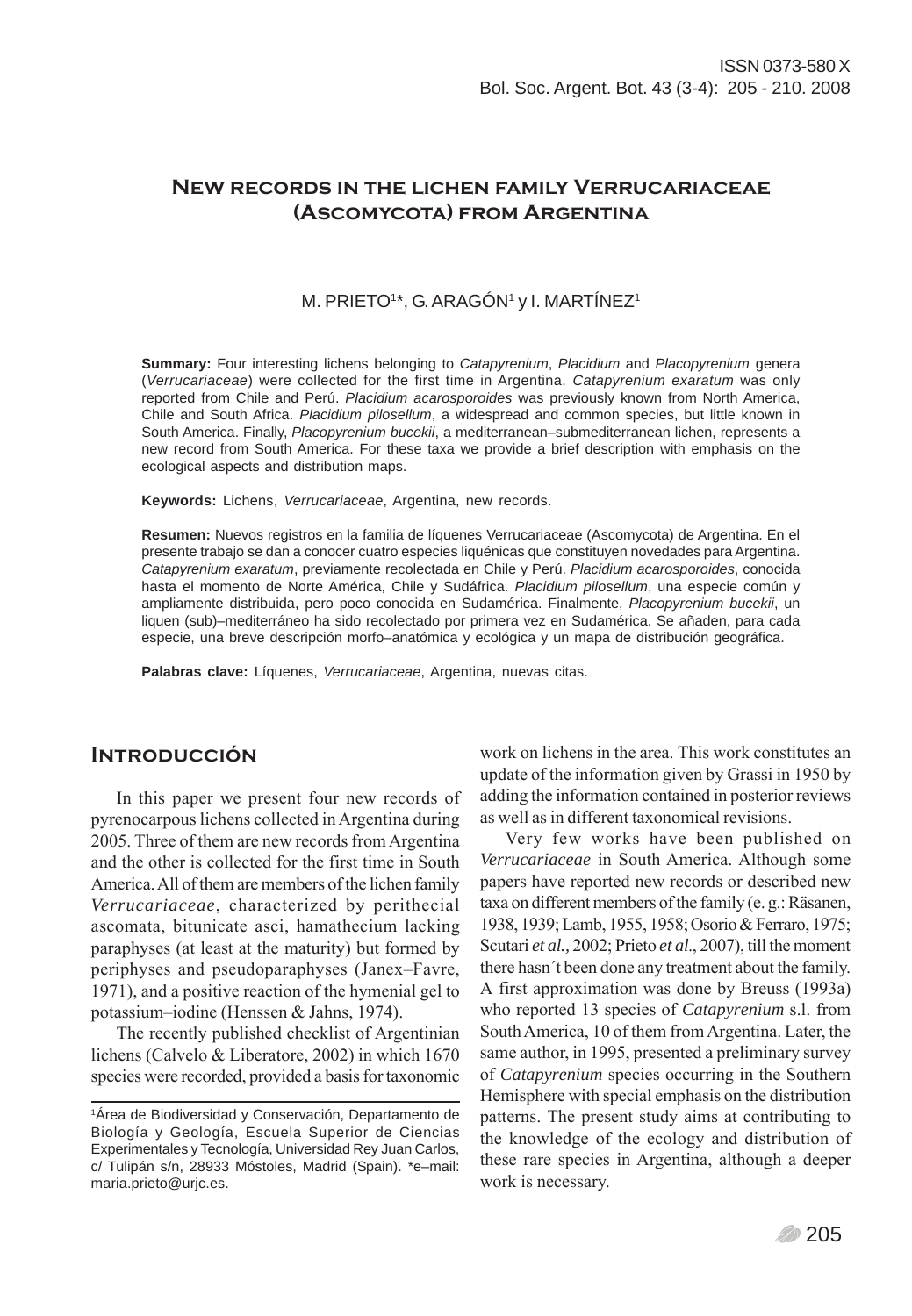# **Materials and Methods**

The study is based on fresh material collected by the authors and included in MA and BCRU herbaria. Several specimens were requested from other herbaria (ABL and LI) and from personal collection of the authors in order to check the samples. Distributional maps were drawn using a UTM grid (10 x 10 km) projection with Arcview GIS v. 3.1.

# **Results**

**Catapyrenium exaratum Breuss, Plant Syst. Evol.** 185: 26 (1993)

Illustration : Breuss 1993a, p. 27.

*Specimens examined. ARGENTINA: Prov. Salta, P. N. Los Cardones, 3700 m, on calcareous soils, 01/ 08/2005, G. Aragón & I. Martínez (BCRU).*

*Other specimens examined. ECUADOR: Prov. Cotopaxi, P. N. Cotopaxi, along road from Pampa de Limpios to summit of Cotopaxi, 00º38´S, 78º26´W, 4100 m, grass paramo with scattered shrubs, 17/12/ 1983, R.C. Harris (LI). Typus: PERÚ: Highland from Cerro de Pasco–Carpish–Tingo Maria, 9/11/1960, F. Mattick (LI).*

*Other specimens examined: C. cinereum. SPAIN: Asturias, Teverga, Puerto de Ventana, Huerto del Diablo, 256962 N, 4772777 E, 1872 m,* on limestone soils in alpine grassland vegetation, *18/05/2006, M. Prieto (MA). Cantabria, P. N. Picos de Europa, Orcados Rojos, 351425 N, 4782493 E, 2350 m,* outcrops of compact sandstones with cuarcites *05/ 10/2005, G. Aragón, A. García & M. Prieto (MA). Huesca, Cerler, ski resort, slope Tubo de la Cogulla, 790430 N, 4721834 E, 2300 m, on soils in alpine grassland vegetation, 01/04/2006, M. Prieto (MA).*

Thallus of scattered to adjacent squamules, not overlapping, to 6 mm wide, rounded to slightly lobed, totally adpressed to the substrate; upper surface pale, matte, covered by a whitish to gray pruina. Perithecia immersed and frequent. Pycnidia not found. Thallus 200–300 μm thick; upper cortex thin and poorly delimited from the algas layer, with roundish angular small cells (called *cinereum*-type by Breuss, 1990); epinecral layer 25–40 μm thick, cracked into subconical portions thus giving the surface an areolate appearance; algal layer 187–212 μm thick, algal cells 3–12 μm diam.; medulla lacking. Lower cortex well differentiated, 25–40 μm thick, of roundish–angular cells 4–7 μm diam. Rhizohyphae hyaline to brownish, 2.5–4 μm thick, densely interwoven giving an aspect

206<sup></sup>

of a rhizine. Perithecia laminally immersed, appearing as black dots on upper surface, subglobose, exciple pale. Ascospores simple, colorless, biseriately arranged, 8 per ascus,  $12-20 \times 7-9$  µm.

The species is similar to *C. cinereum* (Koerber) Pers., from which it differs in having a roughly cracked necral layer, pale exciple and smaller spores. Also it could be confused with *C. squamellum* (Nyl.) Thomson, which has bundles of dark rizohyphae and a differentiated medullary tissue while *C. exaratum* develops faintly brown pigmented rizohyphae and lacks medulla.

This species grows at high altitudes (3700 to 4100 m alt), on calcareous soils together with *Placidium andicola* (Breuss) Breuss.

*Catapyrenium exaratum* has been previously reported from Ecuador and Perú (Breuss 1993a). This record extends the distribution area of the species in South America confirming the Andean distribution of the species (Fig. 1).

Placidium acarosporoides (Zahlbr.) Breuss, Bull. Cal. Lich. Soc. 7**:** 39 (2000)

Illustration: Thomson 1987, p. 29.

*Specimens examined. ARGENTINA: Prov. Salta, Iruya, 3800 m, on limestone soils, 7/08/2005, G. Aragón & I. Martínez (MA).*

*Other specimens examined: MEXICO: Baja California, 1 km N of Cataviña, northen Vizcaíno Region of the Sonoran Desert, 29º43´N/114º40´W, 560 m, batholitic granite boulder area, stream with Washingtonia, (ABL). USA: Arizona: Yuma Co, Palm Canyon, 1000 ft, on rock, 1973, T. H. Nash (LI 297542). Mohave: 20 miles of Kigman, Union Pass, Black mts along Rte 68, 3600 ft, on schist, 1973, T. H. Nash (LI).*

Thallus of convex contiguous squamules, up to 2 mm diam., rounded to slightly lobed; upper surface brown to red–brown, smooth. Thallus 230–600 μm thick; upper cortex 25–60 μm thick, paraplectenchymatous; epinecral layer up to 20 μm thick; algal layer  $70-150 \mu m$  thick, algal cells  $12-15$ μm in diam.; medulla prosoplectenchymatous. Lower cortex weakly differentiated, with more densely aggregated cells; rhizohyphae hyaline 3–6 μm thick, confined to the central area, giving an aspect of a peduncle. Perithecia laminally immersed, few per squamule, subglobose, exciple colorless to brown, asci cylindrical to clavate. Ascospores simple, broadly ellipsoidal, colorless, (sub)–biseriately, 8 per ascus,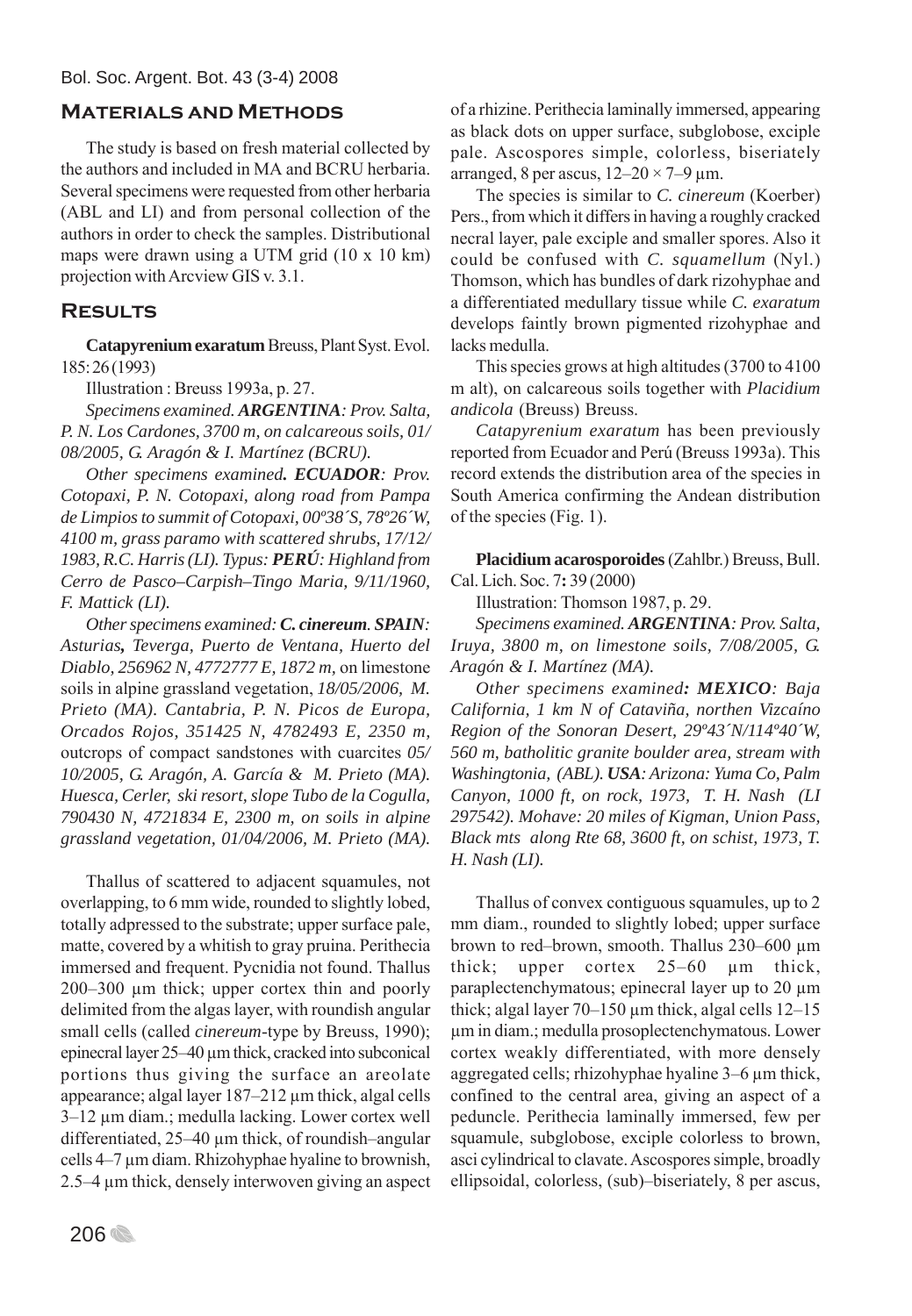

**Fig. 1.** Distribution of *Catapyrenium exaratum.* (A) new records,  $\left( \bullet \right)$  previous records.

 $12-17 \times 7-11$  μm. Pycnidia laminally immersed, *Dermatocarpon* type, conidia oblong to shortly cylindrical.

This is a characteristic species with convex to almost bullate squamules that forms an areolate– appearing thallus.

It has been found growing on calcareous soils in *Festuca* grassland associated with *P. andicola* and *P. squamulosum* var*. argentinum* (Räsänen) Breuss.

*Placidium acarosporoides* was previously reported from granitic rocks and sandstones from the sea level up to 1890 metres altitude. However, in Argentina this taxon grows on calcareous soils at 3800 metres altitude. This species seems to have a disjunct distribution with occurrences in SW North America (Thomson 1987, 1989), Argentina (this paper), Chile (Breuss 1993a) and South Africa (Breuss 1993b) (Fig. 2).

**Placidium pilosellum** (Breuss) Breuss, Annln. naturh. Mus. Wien, Ser. B, Bot. Zool. 98(Suppl.): 39 (1996)

Illustration: Breuss 1990, fig. 18.

*Specimens examined. ARGENTINA: Prov. Jujuy, Iruya, Quebrada de Humahuaca, 4100 m, on limestone soils, 07/08/2005, G. Aragón & I. Martínez (BCRU).*

*Other specimens examined : MEXICO : Baja California, 10 km. N el Rosario in canon del Rosario, 90 m, coastal scrub community, 05/01/1989, J. M. Egea (LI).*

Thallus of adjacent to overlapping squamules, to 6 mm diam., rounded to lobed, with the margins free from the substrate; upper surface orange brown, tan

or dark brown; lower surface usually pale, sometimes brown to black. Perithecia immersed and frequent. Pycnidia marginal. Thallus thin, 250–400 μm thick; upper cortex 40–80 μm thick, paraplectenchymatous; epinecral layer up to 50 μm thick; algal layer 80–140 μm thick; medulla with many spherical cells, with cells of 9–12 μm diam. Lower cortex weakly differentiated, with more densely aggregated cells; rhizohyphae hyaline 4.5–6 μm thick. Perithecia laminally immersed, pyriform, exciple colorless, asci cylindrical. Ascospores simple, ellipsoidal, colorless, uniseriately arranged, 8 per ascus,  $12-17 \times 5.5-7.5$  µm. Pycnidia marginal, *Dermatocarpon* type, conidia 3–4 × 1–1.8 μm.

This species is characterized by its marginal pycnidia (character that separates this species from *P. squamulosum* (Ach.) Breuss) and a medulla with many globular cells. Anatomically, *P. pilosellum* is very similar to *P. andicola*. Although the discrimination is very difficult, *P. pilosellum* has larger spores (12–17 x 5.5–7.5 μm versus 11–14 x 5–6.5 μm) and squamules with free margins meanwhile *P. andicola* has more or less dark rimmed squamules (Breuss 1993a).

We found it growing on limestone soils, dominated by grassland vegetation with *Stipa spp*. and *Festuca spp*. It was found together with *P. squamulosum* var. *argentinum* and *Anthracocarpon andinum* Prieto, Aragón & Breuss.

*Placidium pilosellum* is a widespread and very common species in Europe (e. g.: Breuss 1990, 1998, Grube et al. 2001, Hafellner & Türk 2001, Llimona & Hladun 2001). It has been also found in Asia (Breuss 1998, Seaward *et al*. 2004), Australia (Breuss 2001), North America (Nash *et al*. 1998), and South America (Feuerer & Sipman 2005). This is the second record



**Fig. 2.** Distribution of *Placidium acarosporoides.* (A) new records,  $\left( \bullet \right)$  previous records.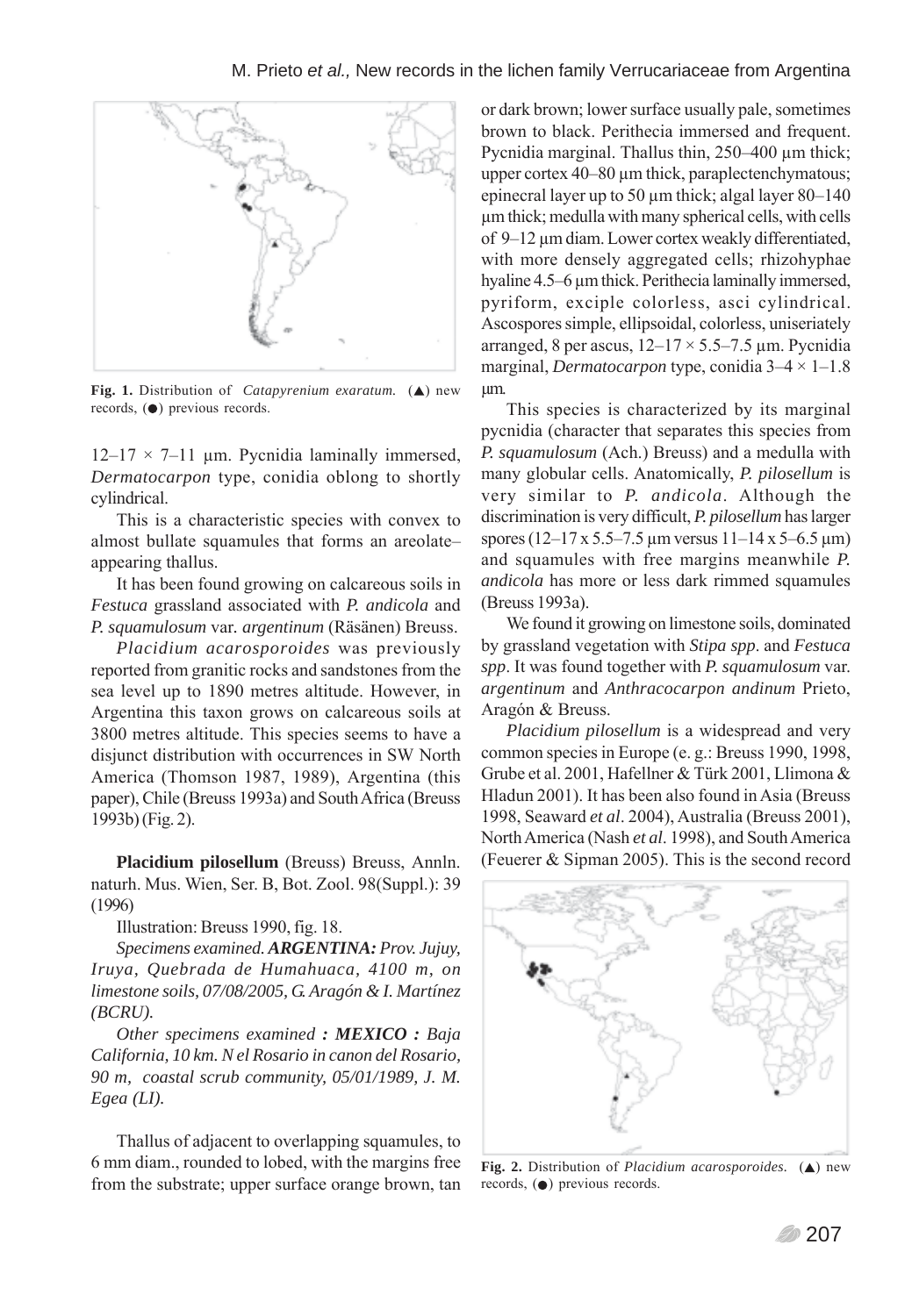

**Fig. 3.** Distribution of *Placopyrenium bucekii*. (A) new records,  $($  $\bullet)$  previous records.

of the species in South America, being previously known from Bolivia.

**Placopyrenium bucekii** (Nádv. & Servít) Breuss, Stud. Geobot. 7: 182 (1987)

Illustration: Breuss 1993c p. 9; Ménard & Roux 1995.

*Specimens examined. ARGENTINA: Prov. Salta, P. N. Los Cardones, 3700 m, on fissures of calcareous rocks, 01/08/2005, G. Aragón & I. Martínez (MA).*

*Other specimens examined: P. bucekii var. bucekii. TURKEY: Bursa, 2003, on rock, (ABL). SPAIN: Canary Inslands, Tenerife, Macizo Anaga, slope near Semáforo de San Andrés, 80–150 m., 10/ 07/1986, O. Breuss (LI). P. bucekii var. triseptatum. TURKEY: Prov. Izmir, Yamanlardað, southern flank above Yamanlarköy, along the path to Karagöl, 38º32´N/27º09´E, 700 m, 14/04/1992, O. Breuss (LI).*

Thallus epilithic, squamulose–areoled, the squamules are morphologically different according to the position in the thallus, being polygonal the central ones and lobed the most peripherical squamules. All of them are covered by a whitish to grey pruine. Perithecia are immersed in the squamules and are detectable only by their top, forming a black point. Studied material belongs to var*. triseptatum* Breuss. This variety is recognized by its 3–celled spores, whereas the variety type has 1– or 2–celled spores. Spore size is 16–23 x 6–8 μm in var. *triseptatum* (versus 13.5–17 x 5–7 μm in var. type). *Placopyrenium bucekii* has a mediterranean–submediterranean distribution with occurrences in the Canary Islands and Caucasus (Breuss 1987). It has been also cited in Albania (Hafellner & Kashta 2003), Cyprus, Greece and France (Ménard & Roux 1995), Iran (Seaward et al. 2004), Israel (Galun & Mukhtar 1996) and Turkey (Breuss 1993c, John 1996). Previously var. *triseptatum* was only known from Turkey, growing on calcareous soils at 700 m altitude (Breuss 1993c). We have found it in Argentina on fissures of rocks together with *C. exaratum* and *P. andicola.*

The new record extends its distribution range to South America and increases its altitudinal range to more than 3000 m (Fig. 3). So far, this variety might have gone unnoticed and probably it will reach a wider distribution.

#### **Addenda**

We include here another species collected in Argentina although they are not new records for the country in order to complete the knowledge about the distributional patterns.

**Placidium andicola** (Breuss) Breuss, Annln. naturh. Mus. Wien, Ser. B, Bot. Zool. 98(Suppl.): 38 (1996)

Illustration: Breuss 1993a, p. 21.

*ARGENTINA: Prov. Jujuy: Hornaditas, Quebrada de Humahuaca, 3260 m, puna vegetation, 13/02/2007, A.R. Burgaz. Prov. Salta, Iruya, 3800 m, on limestone soils, 7/08/2005, G. Aragón & I. Martínez (MA). P. N. Los Cardones, 3700 m, on calcareous soils, 01/08/2005, G. Aragón & I. Martínez (MA).*

*Other specimens examined : MEXICO : Baja California, 10 km. N el Rosario in canon del Rosario, 90 m, coastal scrub community, 05/01/1989, J. M. Egea (LI).*

Thallus of dispersed to adjacent squamules, to 4 mm diam., rounded to lobed, with the margins slightly ascending; upper surface brown, black–rimmed; lower surface usually dark brown to black. Perithecia immersed and frequent. Pycnidia marginal. Thallus 260–400 μm thick; upper cortex 35–75 μm thick, paraplectenchymatous; epinecral layer up to 15 μm thick; algal layer  $75-120 \mu m$  thick, algal cells  $3-9 \mu m$ in diam.; medulla with many spherical cells. Lower cortex weakly differentiated, with more densely aggregated cells; rhizohyphae hyaline to brown 4.5– 6.5 μm thick. Perithecia laminally immersed, exciple colorless, darkening with the age, asci cylindrical. Ascospores simple, ellipsoidal, colorless, uniseriately arranged, 8 per ascus,  $10-14 \times 5-6.5$  µm. Pycnidia marginal, *Dermatocarpon* type, conidia 2.5–4 × 1–1.8 μm.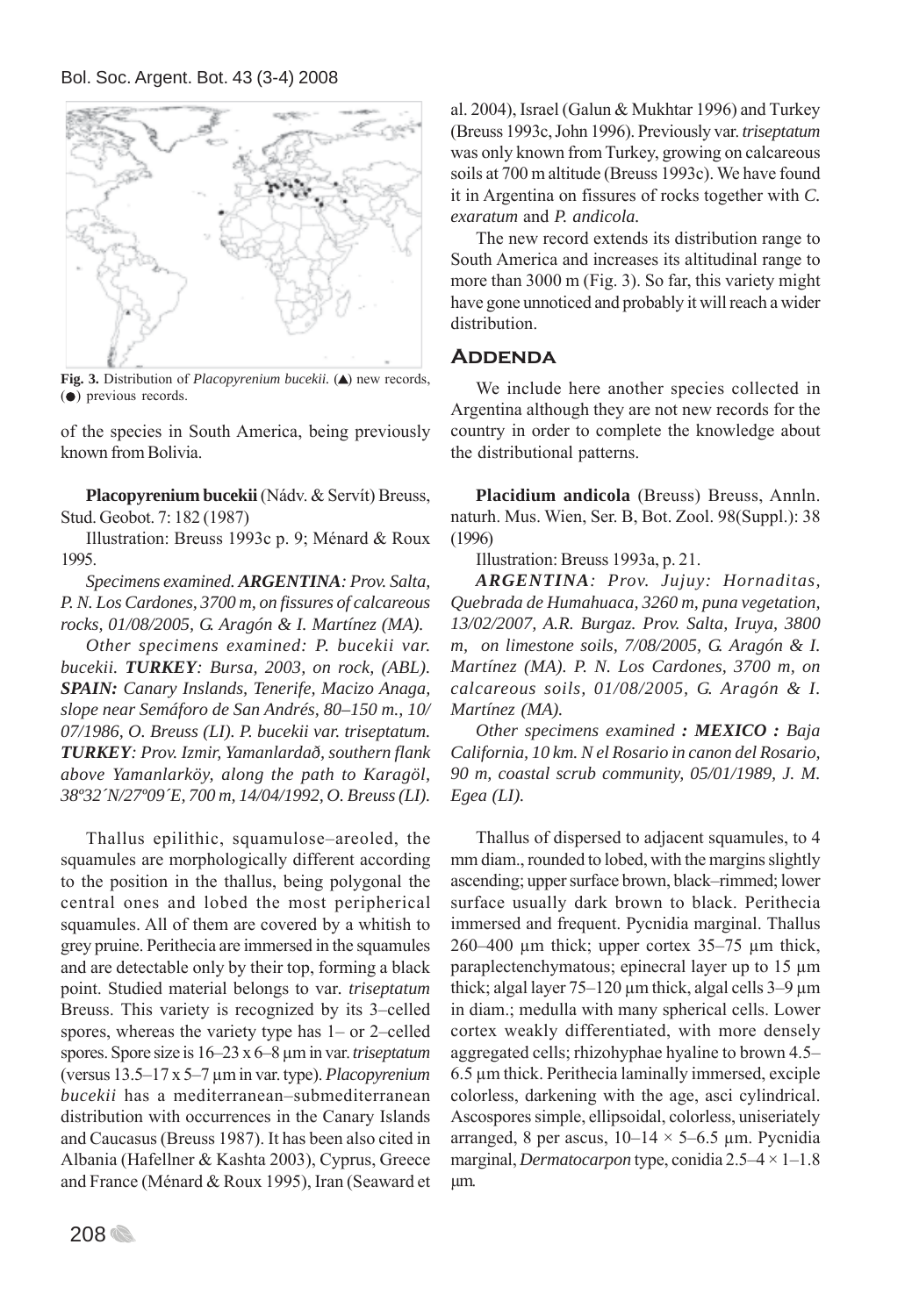This is a relatively common species in South America, previously reported from Argentina, Bolivia and Peru (Breuss 1993a). We have found it at high altitude on calcareous soils together with *C. exaratum*, *P. acarosporoides*, *P. squamulosum* var. *argetinum* and *P. bucekii* var. *triseptatum*.

**Placidium squamulosum var. argentinum** (Räsänen) Breuss, Annln. naturh. Mus. Wien, Ser. B, Bot. Zool. 98(Suppl.): 39 (1996)

Illustration: Breuss 1990 fig. 20.

*ARGENTINA: Prov. Salta, Salina Grande, on limestone soils, 3310 m, 5/08/2005, G. Aragón & I. Martínez (MA). Prov. Salta, Iruya, on limestone soils, 3800 m, 7/08/2005, G. Aragón & I. Martínez (MA).*

Thallus of adjacent to slightly overlapping squamules, to 7 mm diam., rounded to lobed; upper surface brown; lower surface pale to brown. Perithecia immersed and frequent. Pycnidia laminal. Thallus 200– 400 μm thick; upper cortex 30–80 μm thick, paraplectenchymatous; epinecral layer up to 50 μm thick; medulla with many spherical cells, of 9–14 μm diam. Lower cortex weakly differentiated, with more densely aggregated cells; rhizohyphae hyaline 4–5 μm thick. Perithecia laminally immersed, pyriform, exciple colorless, asci cylindrical. Ascospores simple, ellipsoidal, colorless, uniseriately arranged, 8 per ascus,  $14-16 \times 7-9$  µm. Pycnidia laminal, *Dermatocarpon* type, conidia oblong–ellipsoid.

This variety differs from the type one in having broader spores and thinner rizohyphae (spores 12–  $16 \times 5.5 - 7.5$  μm and rizohyphae 4.5–6.5 μm in var. *squamulosum*). It has a very restricted distribution, known from Argentina (Breuss 1993a) and few collections from Central and North America (unpub. Breuss). We have found it in Argentina growing on calcareous soils in *Festuca* grassland associated with *P. andicola* and *P. acarosporoides.*

#### **Acknowledgments**

We express our sincere thanks to the curators of the herbaria ABL and LI who sent us the material for the study. We are also grateful to O. Breuss for his invaluable help. This study was supported by the Spanish «Ministerio de Educación y Ciencia» (project CGL2004–04795–C04–04) and by a PhD. grant (Universidad Rey Juan Carlos) to M. Prieto.

### **Bibliography**

BREUSS, O. 1987. *Placopyrenium* gen. nov. *In*: Nimis,

P.L., Poelt, J. (eds) *The lichens and lichenicolous fungi of Sardinia (Italy)*. *Stud. Geobot.* 7: 182–183.

- BREUSS, O. 1990. Die Flechtengattung *Catapyrenium* (Verrucariaceae) in Europa. *Stapfia* 23: 1–153.
- BREUSS, O. 1993a. *Catapyrenium* (Verrucariaceae) species from South America. *Plant Syst. Evol.* 185: 17–33.
- BREUSS, O. 1993b. Studien über die Flechtengattung *Catapyrenium* (Verrucariaceae). V. Einige Arten aus dem südlichen Afrika. *Linzer biol. Beitr.* 25: 339–346.
- BREUSS, O. 1993c. Zwei neue Flechtentaxa aus der Türkei. *Österr. Z. Pilzk.* 2: 7–10.
- BREUSS, O. 1995. The genus *Catapyrenium* (Verrucariales) in the southern hemisphere. *Crypt. Bot.* 5: 177–183.
- BREUSS, O. 1998. *Catapyrenium* und verwandte Gattungen (lichenisierte Ascomyceten, Verrucariaceae) in Asien – ein erster Überblick. *Annaln. Naturh. Mus. Wien* 100B: 657–669.
- BREUSS, O. 2001. *Placidium*. *In*: McCarthy, P.M. (ed.): *Flora of Australia.* Vol. 58 A, *Lichens* 3: 168–170. ABRS/CSIRO Australia, Melbourne.
- CALVELO, S. & S. LIBERATORE. 2002. Catálogo de los líquenes de la Argentina. *Kurtziana* 29: 7–170.
- FEUERER, T. & H. J. M. SIPMAN. 2005. Additions to the lichenized and lichenicolous fungi of Bolivia. *Herzogia* 18: 139–144.
- GALUN, M. & A. MUKHTAR. 1996. Checklist of the lichens of Israel. *Bocconea* 6: 149–171.
- GRASSI, M. M. 1950. Contribución al catálogo de líquenes argentinos, I. *Lilloa* 24: 5–296.
- GRUBE, M., L. LINDBLOM & H. MAYRHOFER. 2001. Contributions to the lichen flora of Crete: A compilation of references and some new records. *Stud. Geobot.* 20: 41–59.
- HAFELLNER, J. & R. TÜRK. 2001. Die lichenisierten Pilze Österreichs – eine Checkliste der bisher nachgewiesenen Arten mit Verbreitungsangaben. *Stapfia* 76: 1–167.
- HAFELLNER, J. & L. KASHTA. 2003. Miscellaneous records of lichens and lichenicolous fungi from Albania. *Herzogia* 16: 135–142.
- HENSSEN, A. & H. M. JAHNS. 1974. *Lichenes. Eine Einführung in die Flechtenkunde*. Georg Thieme Verlag, Stuttgart.
- JANEX–FAVRE, M. C. 1971. Recherches sur l'ontogénie, l'organisation et les asques de quelques pyrénolichens. *Rev. Bryol. Lichénol.* 37: 421–469.
- JOHN, V. 1996. Preliminary catalogue of lichenized and lichenicolous fungi of Mediterranean Turkey. *Bocconea* 6: 173–216.
- LAMB, I. M. 1955. New lichens from northern Patagonia, with notes on some related species. *Farlowia* 4: 423– 471.
- LAMB, I. M. 1958. La vegetacion liquénica de los Parques